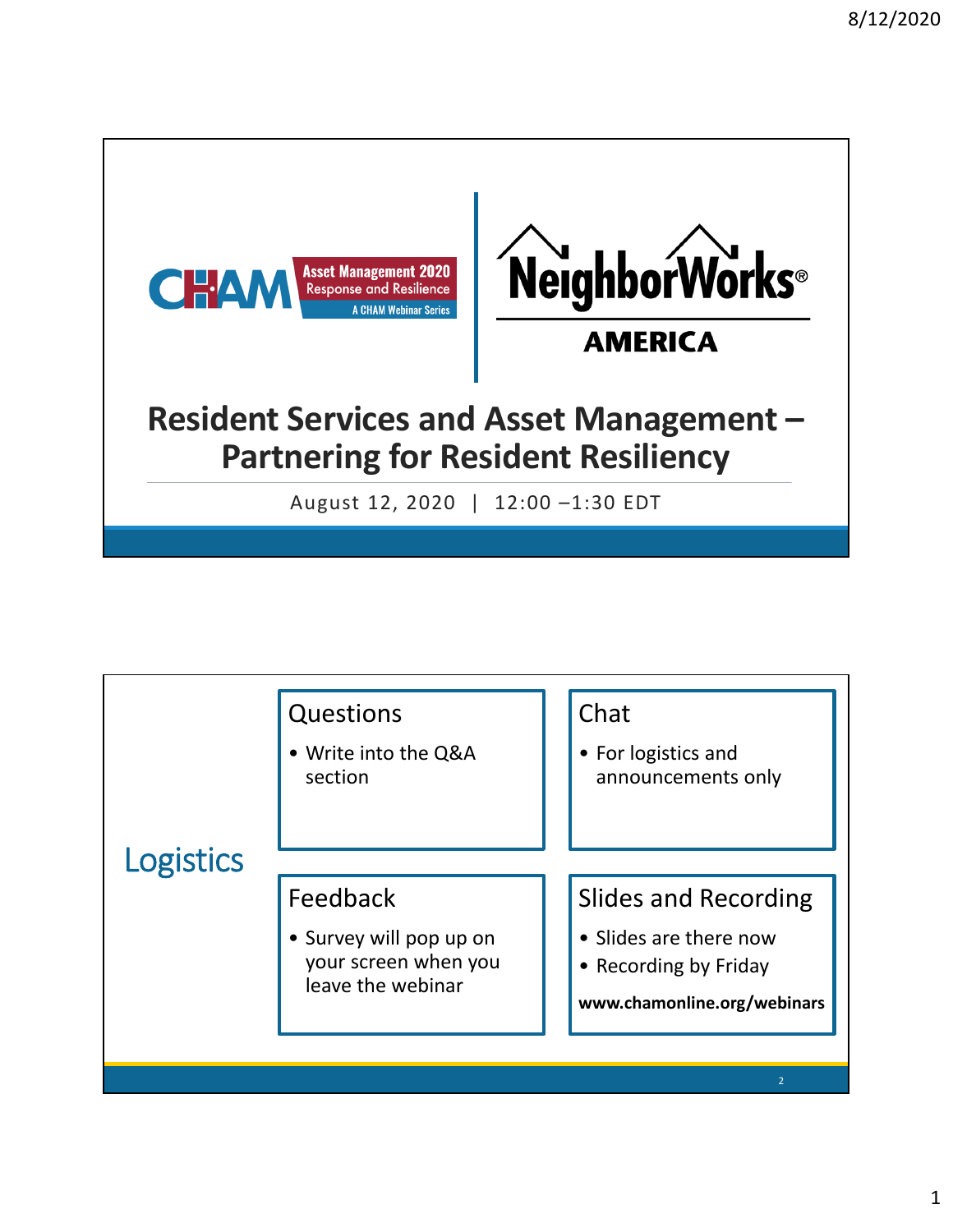## Presenters:

**Melissa Baker** Portfolio Asset Manager, REACH CDC **Donovan Duncan**

Executive Vice President, Urban Strategies

**Alexandra Nassau Brownstone** Director, Resident Outcomes and CORES, SAHF



**Elizabeth González Suárez** Vice President of Community Life, The Community Builders **Joan Tally** Managing Director, Morgan Stanley Community Development Finance

## **Moderator: Harold Nassau**

Senior Director of Asset Management, NeighborWorks America

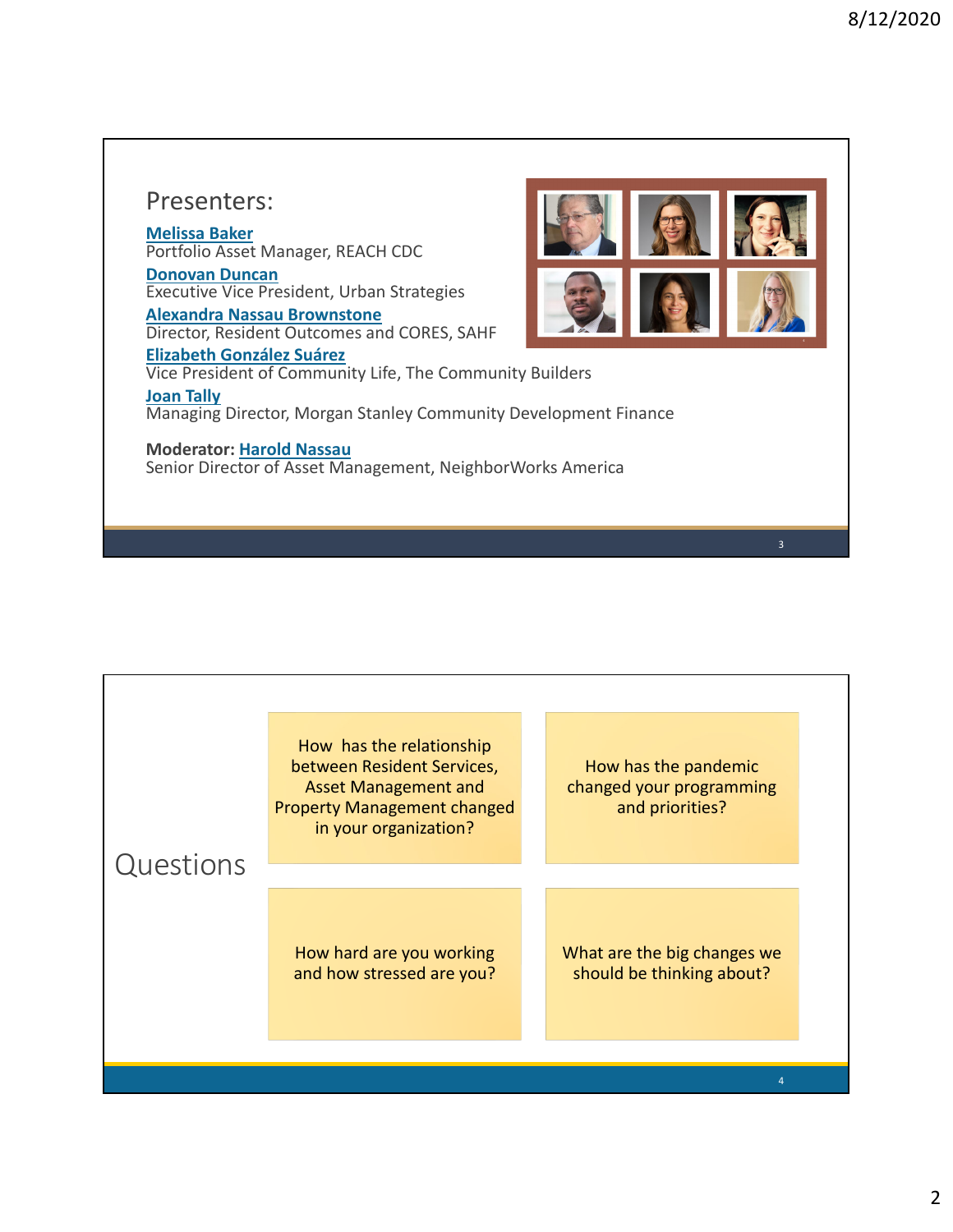



3